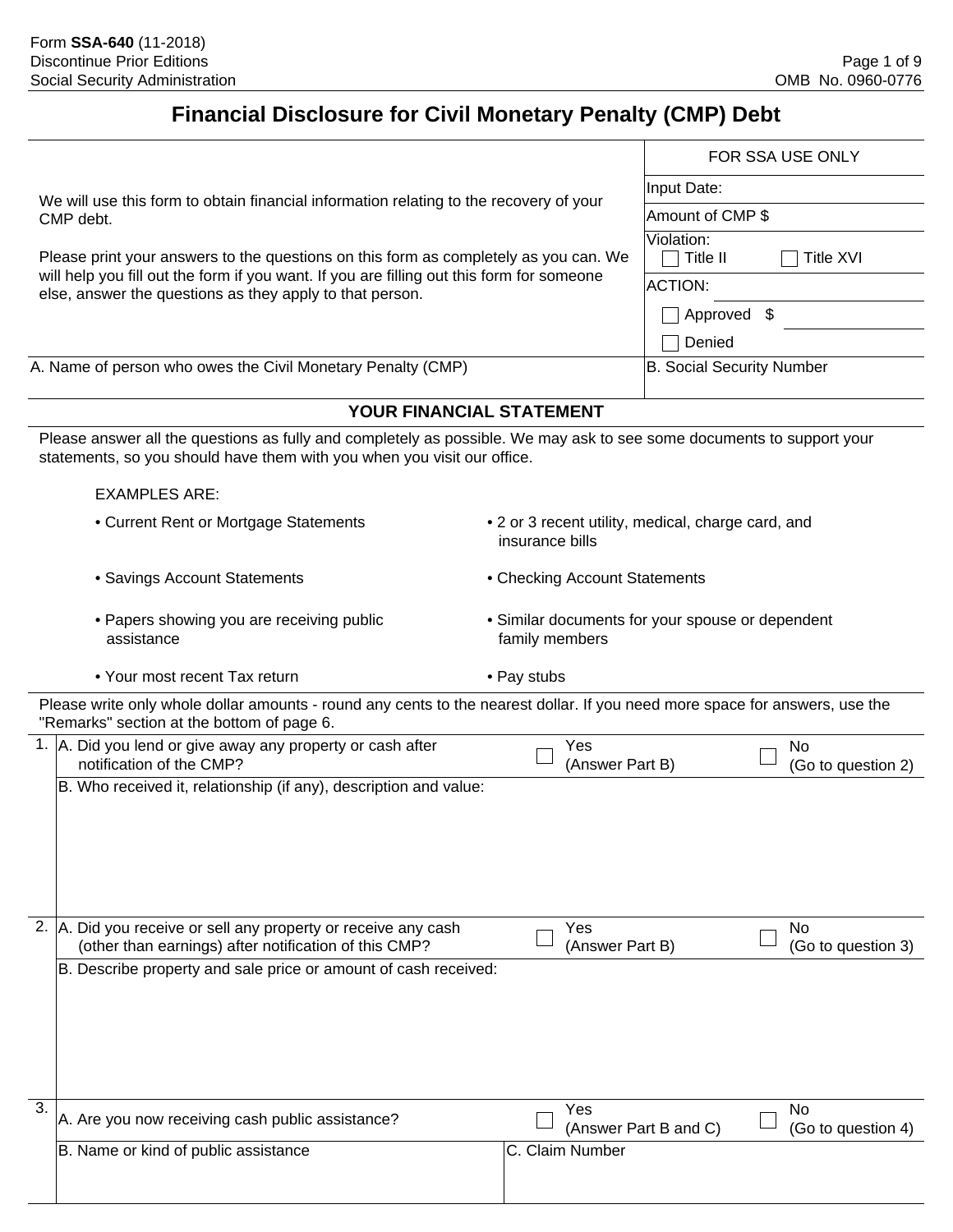## **MEMBERS OF HOUSEHOLD**

| $4.$ $\vert$ List any person (child, parent, friend, etc.) who depends on you for support AND who lives with you. |            |                                                                       |  |  |  |  |  |  |
|-------------------------------------------------------------------------------------------------------------------|------------|-----------------------------------------------------------------------|--|--|--|--|--|--|
| <b>NAME</b>                                                                                                       | <b>AGE</b> | RELATIONSHIP (if none, explain why the person is<br>dependent on you) |  |  |  |  |  |  |
|                                                                                                                   |            |                                                                       |  |  |  |  |  |  |
|                                                                                                                   |            |                                                                       |  |  |  |  |  |  |
|                                                                                                                   |            |                                                                       |  |  |  |  |  |  |
|                                                                                                                   |            |                                                                       |  |  |  |  |  |  |

## **ASSETS - THINGS YOU HAVE AND OWN**

| 5. A. How much money do you and any person(s) listed in question 4 above have as cash on hand, in a |  |
|-----------------------------------------------------------------------------------------------------|--|
| checking account, or otherwise readily available?                                                   |  |

B. Does your name, or that of any other member of your household appear, either alone or with any other person, on any of the following?

| <b>TYPE OF ASSET</b>                              | <b>OWNER</b>  | <b>BALANCE OR</b><br><b>VALUE</b> |            | SHOW THE INCOME (interest, dividends)<br>PER MONTH EARNED EACH MONTH. (If none, explain in<br>spaces below. If paid quarterly, divide by 3). |
|---------------------------------------------------|---------------|-----------------------------------|------------|----------------------------------------------------------------------------------------------------------------------------------------------|
| SAVINGS (Bank, Savings<br>and Loan, Credit Union) |               | \$                                | 5          |                                                                                                                                              |
| <b>CERTIFICATES OF</b><br>DEPOSIT (CD)            |               | \$                                | 5          |                                                                                                                                              |
| <b>INDIVIDUAL RETIREMENT</b><br>ACCOUNT (IRA)     |               | 8                                 | 5          |                                                                                                                                              |
| MONEY OR MUTUAL<br>FUNDS                          |               | \$                                | \$         |                                                                                                                                              |
| <b>BONDS, STOCKS</b>                              |               | \$                                | \$         |                                                                                                                                              |
| <b>TRUST FUND</b>                                 |               | \$                                | 5          |                                                                                                                                              |
| <b>CHECKING ACCOUNT</b>                           |               | ß.                                | 5          |                                                                                                                                              |
| <b>ABLE ACCOUNT</b>                               |               | \$                                | 5          |                                                                                                                                              |
| OTHER (EXPLAIN)                                   |               | ß                                 | \$         |                                                                                                                                              |
|                                                   | <b>TOTALS</b> | 0.00<br>1\$                       | 0.00<br>\$ | Enter the "Per Month" total on line (k) of<br>question 9.                                                                                    |

6. A. If you or a member of your household own a car, (other than the family vehicle), van, truck, camper, motorcycle, or any other vehicle or a boat, list below.

| <b>OWNER</b> | YEAR, MAKE/<br><b>MODEL</b> | <b>PRESENT</b><br><b>VALUE</b> | <b>LOAN</b><br><b>BALANCE</b><br>(if any) | MAIN PURPOSE FOR USE |
|--------------|-----------------------------|--------------------------------|-------------------------------------------|----------------------|
|              |                             | κIJ                            | lΦ                                        |                      |
|              |                             | ∣∾                             | lΦ                                        |                      |
|              |                             | w                              | 12                                        |                      |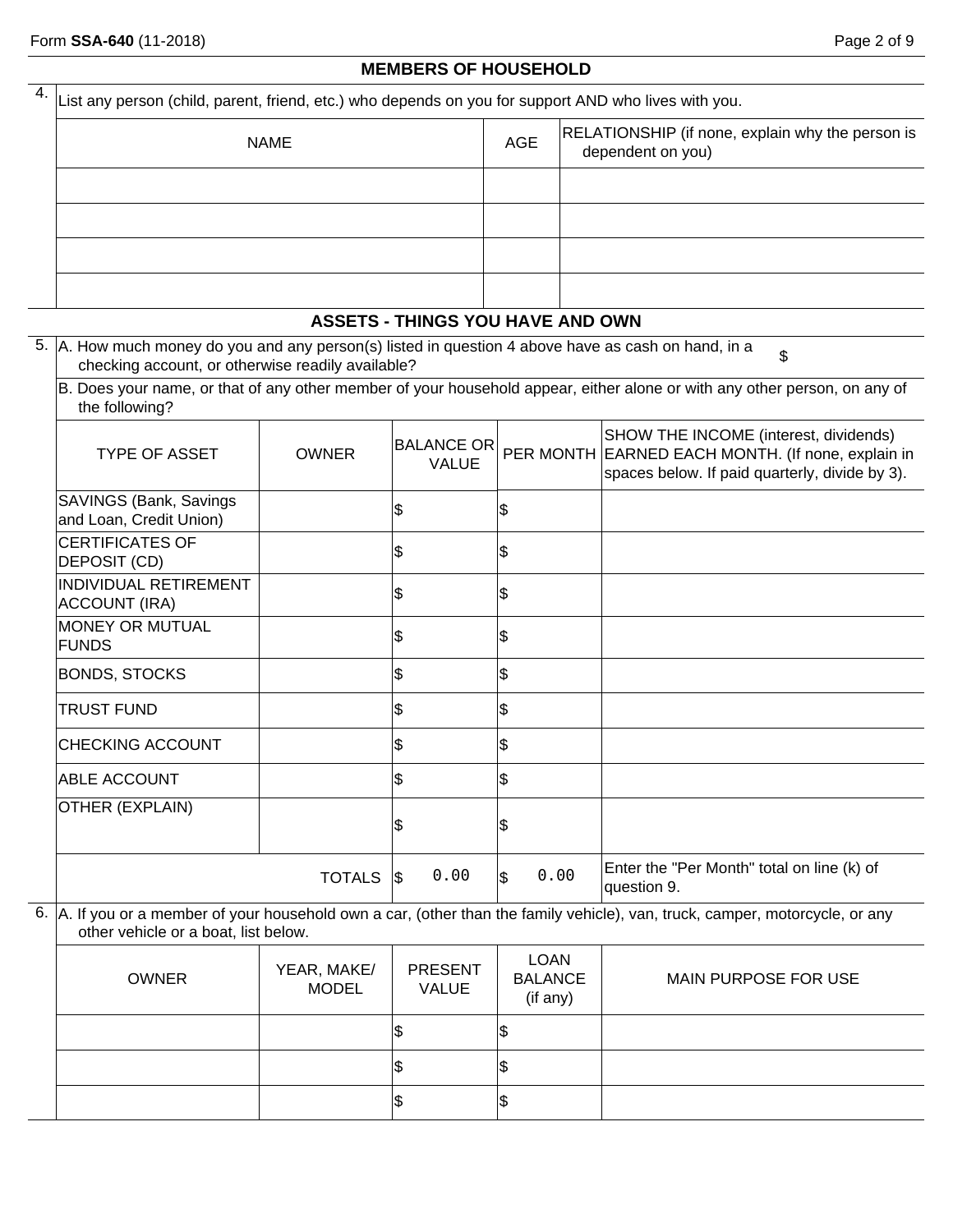6. B. If you or a member of your household own any real estate (buildings or land), OTHER than where you live, or own or have an interest in, any business, property, or valuables, describe below.

| <b>LOAN</b><br><b>MARKET</b><br><b>BALANCE</b><br><b>DESCRIPTION</b><br>USAGE INCOME (rent, etc.)<br><b>OWNER</b><br><b>VALUE</b><br>(if any)<br>1\$<br>Φ<br>1\$<br>1\$<br>۱J |
|-------------------------------------------------------------------------------------------------------------------------------------------------------------------------------|
|                                                                                                                                                                               |
|                                                                                                                                                                               |
|                                                                                                                                                                               |
|                                                                                                                                                                               |

## **MONTHLY HOUSEHOLD INCOME**

**If paid weekly, multiply by 4.33 (4 1/3) to figure monthly pay. If paid every 2 weeks, multiply by 2.166 (2 1/6). If selfemployed, enter 1/12 of net earnings. Enter monthly TAKE HOME amounts on line A of question 9 also.**

| 7. | A. Are you employed?                                                 |    | Yes                |                             | <b>No</b>          |  |  |
|----|----------------------------------------------------------------------|----|--------------------|-----------------------------|--------------------|--|--|
|    |                                                                      |    |                    | (Provide information below) | (Skip to B)        |  |  |
|    | Employer's name, address and phone: (Write "self" if self-employed.) |    |                    | Monthly pay before          |                    |  |  |
|    |                                                                      |    |                    | deduction (Gross)           | 1\$                |  |  |
|    |                                                                      |    |                    | Monthly TAKE                |                    |  |  |
|    |                                                                      |    |                    | HOME pay (NET)              | 1\$                |  |  |
|    |                                                                      |    | Yes                |                             | N <sub>0</sub>     |  |  |
|    | B. Is your spouse employed?                                          |    |                    | (Provide information below) | (Skip to C)        |  |  |
|    | Employer's name, address and phone: (Write "self" if self-employed.) |    |                    | Monthly pay before          |                    |  |  |
|    |                                                                      |    |                    | deduction (Gross)           | 1\$                |  |  |
|    |                                                                      |    |                    | Monthly TAKE                |                    |  |  |
|    |                                                                      |    |                    | HOME pay (NET)              | 1\$                |  |  |
|    | C. Is any other person listed in Question 4 employed?                |    |                    |                             |                    |  |  |
|    |                                                                      |    | No                 |                             |                    |  |  |
|    | Names:<br>Yes                                                        |    | (Go to question 8) |                             |                    |  |  |
|    | Employer's name, address and phone: (Write "self" if self-employed.) |    |                    | Monthly pay before          |                    |  |  |
|    |                                                                      |    |                    | deduction (Gross)           | 1\$                |  |  |
|    |                                                                      |    |                    | Monthly TAKE                |                    |  |  |
|    |                                                                      |    |                    | HOME pay (NET)              | 1\$                |  |  |
| 8. | A. Do you, your spouse or any dependent member of your               |    |                    |                             |                    |  |  |
|    | household receive support or contributions from any                  |    | Yes                |                             | No                 |  |  |
|    | person or organization?                                              |    | (Answer B)         |                             | (Go to question 9) |  |  |
|    | B. How much money is received each month?                            |    |                    | Source                      |                    |  |  |
|    | (Show this amount on line (J) of question 9)                         | \$ |                    |                             |                    |  |  |
|    |                                                                      |    |                    |                             |                    |  |  |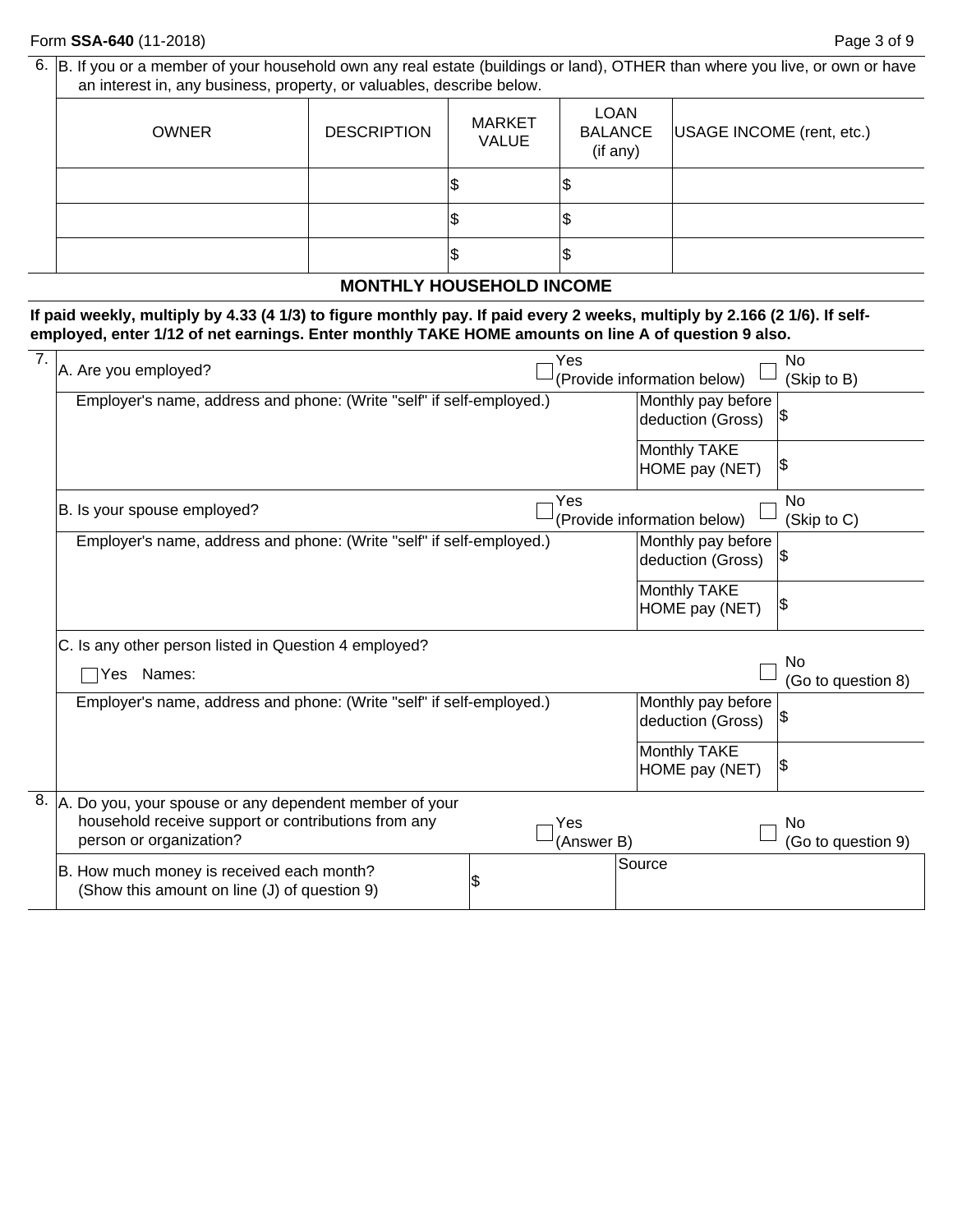# Form **SSA-640** (11-2018) Page 4 of 9

| 9. BE SURE TO SHOW MONTHLY AMOUNTS BELOW - If received weekly or every 2 weeks, read the instruction directly |
|---------------------------------------------------------------------------------------------------------------|
| above #7                                                                                                      |

| INCOME FROM #7 AND #8 ABOVE AND<br>OTHER INCOME TO YOUR HOUSEHOLD             | <b>YOURS</b>             | CHECK | <b>SPOUSES</b> | CHECK | <b>DEPENDENT</b><br><b>HOUSEHOLD</b><br><b>MEMBERS</b>       | CHECK | <b>SSA USE ONLY</b> |
|-------------------------------------------------------------------------------|--------------------------|-------|----------------|-------|--------------------------------------------------------------|-------|---------------------|
| A. TAKE HOME Pay (NET) (From #7, A, B,<br>C above)                            | \$                       |       | \$             |       | Ι\$                                                          |       |                     |
| B. Social Security Benefits                                                   | \$                       |       | \$             |       | \$                                                           |       |                     |
| C. Supplemental Security Income (SSI)                                         | \$                       |       | \$             |       | \$                                                           |       |                     |
| D. Pension(s) (specify type) (VA, Military, Civil<br>Service, Railroad, etc.) | $\overline{\mathcal{E}}$ |       | \$             |       | Ι\$                                                          |       |                     |
| E. Public Assistance                                                          | \$                       |       | \$             |       | \$                                                           |       |                     |
| F. Food Stamps (Show full face value of<br>stamps received)                   | \$                       |       | \$             |       | \$                                                           |       |                     |
| G. Income from real estate (rent, etc.)<br>(From question 6B)                 | \$                       |       | Ι\$            |       | Ι\$                                                          |       |                     |
| H. Room and/or Board Payments (Explain in<br>remarks below)                   | \$                       |       | \$             |       | \$                                                           |       |                     |
| I. Child Support/Alimony                                                      | \$                       |       | \$             |       | Ι\$                                                          |       |                     |
| J. Other Support (From #8(B) above)                                           | \$                       |       | \$             |       | \$                                                           |       |                     |
| K. Income From Assets (From question 5)                                       | \$                       |       | \$             |       | \$                                                           |       |                     |
| L. Other (From any source, explain below)                                     | \$                       |       | \$             |       | \$                                                           |       |                     |
| TOTALS <sub>S</sub>                                                           | 0.00                     |       | 0.00<br>\$     |       | 0.00<br>\$                                                   |       |                     |
|                                                                               |                          |       |                |       | <b>GRAND TOTAL<sub>S</sub></b><br>(add 3 total blocks above) |       | 0.00                |

Remarks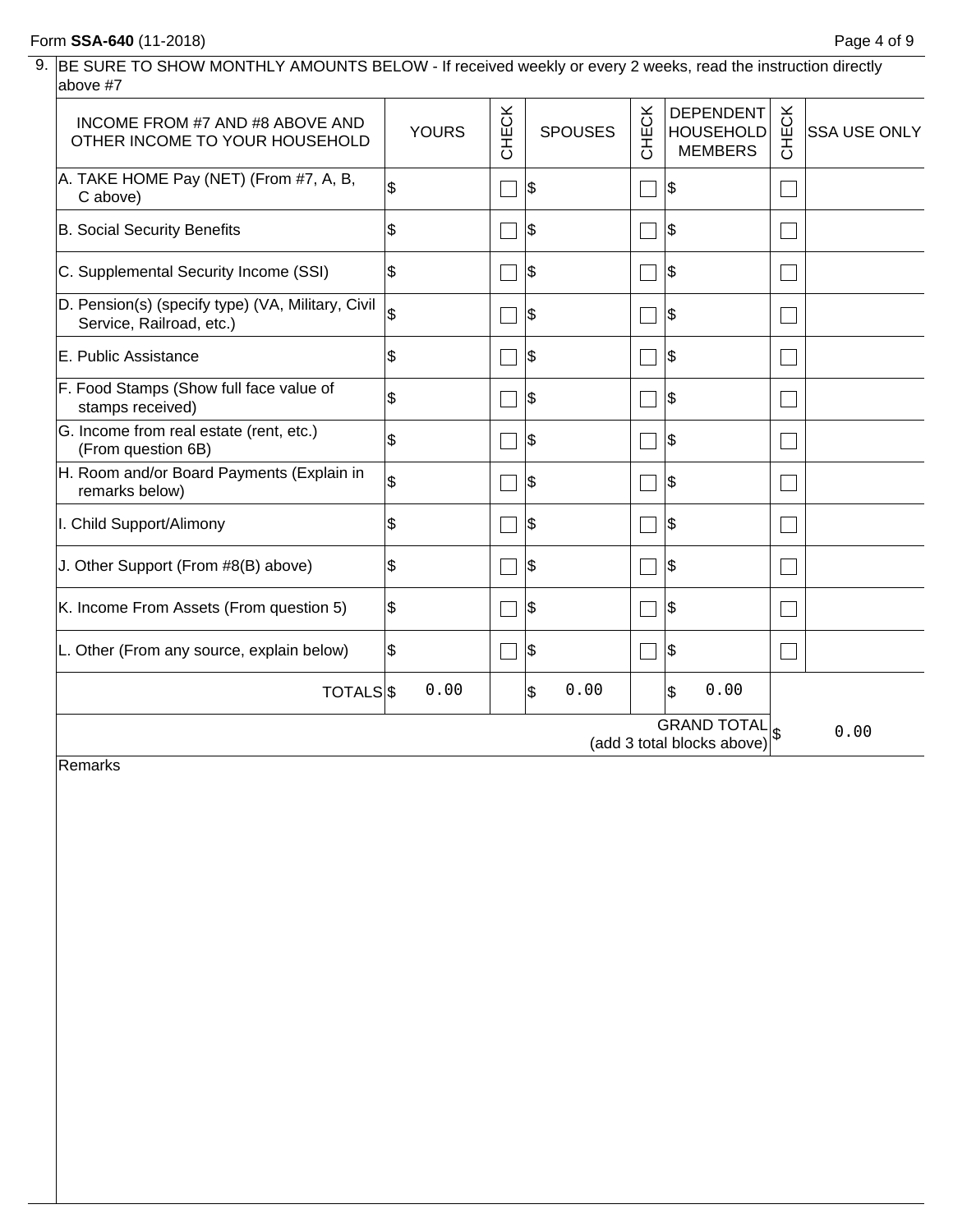## **MONTHLY HOUSEHOLD EXPENSES**

If the expense is paid weekly or every 2 weeks, read the instruction on Page 3. Do NOT list an expense that is withheld from income (Such as Medical Insurance). Only take home pay is used to figure income.

## Show "CC" as the expense amount if the expense (such as clothing) is part of CREDIT CARD EXPENSE SHOWN ON LINE (F).

|                                                                                                                               | \$ PER<br><b>MONTH</b> | <b>CC ISSA USE ONLY</b> |
|-------------------------------------------------------------------------------------------------------------------------------|------------------------|-------------------------|
| A. Rent or Mortgage (If mortgage payment includes property or other local taxes,<br>insurance, etc. DO NOT list again below.) | \$                     |                         |
| B. Food (groceries (include the value of food stamps) and food at restaurants, work,<br>etc.)                                 | \$                     |                         |
| C. Utilities (gas, electric, telephone)                                                                                       | \$                     |                         |
| D. Other Heating/Cooking Fuel (oil, propane, coal, wood, etc.)                                                                | \$                     |                         |
| E. Clothing                                                                                                                   | \$                     |                         |
| F. Credit Card payments (show minimum monthly payment allowed)                                                                | \$                     |                         |
| G. Property Tax (State and local)                                                                                             | \$                     |                         |
| H. Other taxes or fees related to your home (trash collection, water-sewer fees)                                              | \$                     |                         |
| I. Insurance (life, health, fire, homeowner, renter, car, and any other casualty or<br>liability policies)                    | \$                     |                         |
| J. Medical-Dental (after amount, if any, paid by insurance)                                                                   | \$                     |                         |
| K. Car operation and maintenance (show any car loan payment in (N) below)                                                     | \$                     |                         |
| L. Other transportation                                                                                                       | \$                     |                         |
| M. Total Church-Charitable Contributions                                                                                      | \$                     |                         |
| N. Loan, credit, lay-away payments (If payment amount if optional, show minimum)                                              | \$                     |                         |
| N. Loan, credit, lay-away payments (If payment amount if optional, show minimum)<br>(cont.)                                   | \$                     |                         |
| N. Loan, credit, lay-away payments (If payment amount if optional, show minimum)<br>(cont.)                                   | \$                     |                         |
| O. Support to someone NOT in household (Show name, age relationship (if<br>any) and address)                                  | \$                     |                         |
| P. Any expense not shown above (Specify)                                                                                      | \$                     |                         |
| <b>TOTAL</b> <sup>\$</sup>                                                                                                    | 0.00                   |                         |

Expense Remarks (Also explain any unusual or very large expenses, such as medical, college, etc.)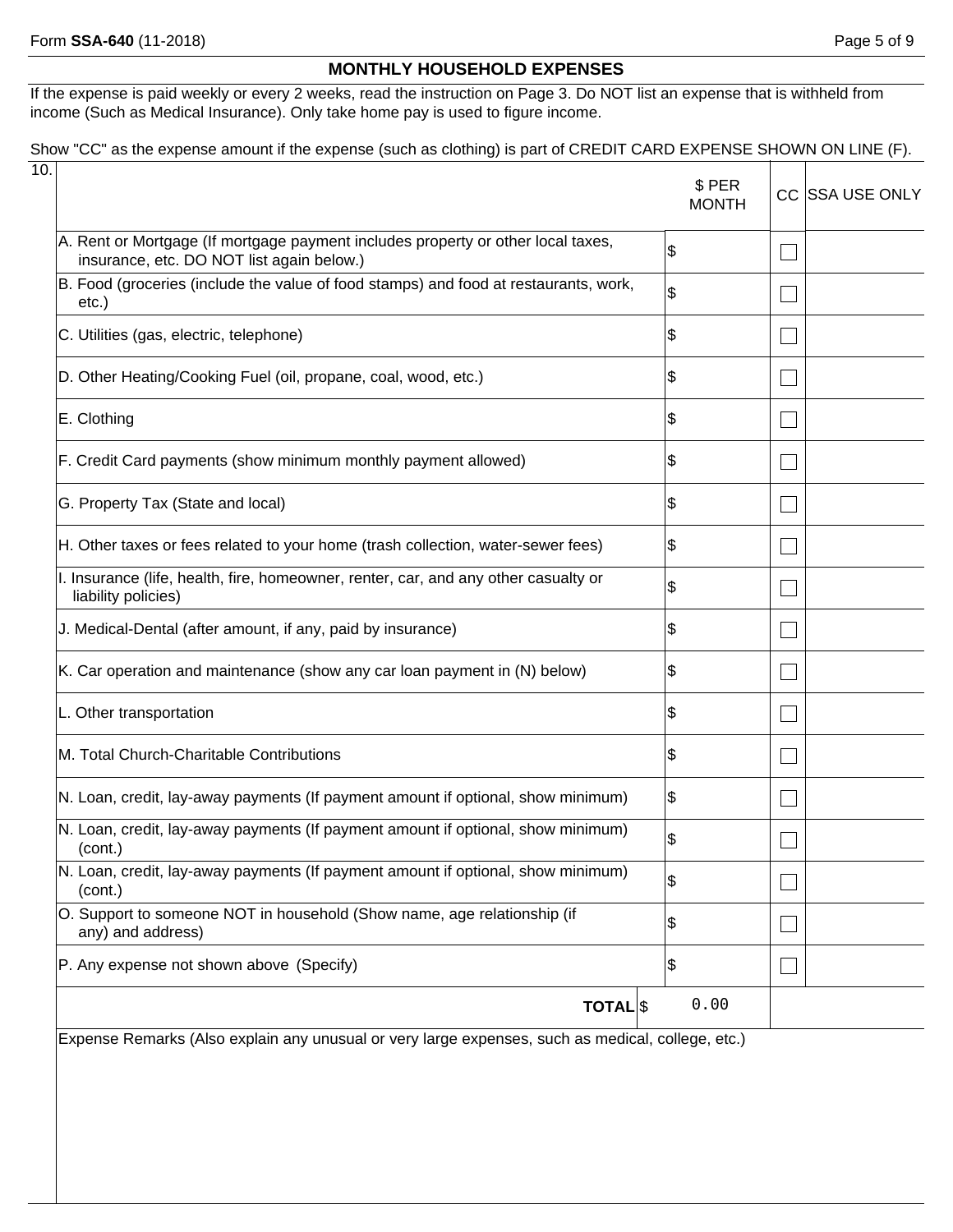## **INCOME AND EXPENSES COMPARISON**

| 11. A. Monthly income<br>Write the amount here from the "Grand Total" on #9                                                                                                                                                                                                                                                                                        | 0.00<br>\$                                                                           |
|--------------------------------------------------------------------------------------------------------------------------------------------------------------------------------------------------------------------------------------------------------------------------------------------------------------------------------------------------------------------|--------------------------------------------------------------------------------------|
| B. Monthly expenses<br>Write the amount here from the "Total" on #10                                                                                                                                                                                                                                                                                               | 0.00<br>\$                                                                           |
| C. Adjusted Household Expenses                                                                                                                                                                                                                                                                                                                                     | 25.00<br>\$                                                                          |
| D. Adjusted Monthly Expenses (Add B and C)                                                                                                                                                                                                                                                                                                                         | 25.00<br>\$                                                                          |
| $12.$ If your expenses (D) are more than your income (A), explain how you are paying your bills                                                                                                                                                                                                                                                                    | FOR SSA USE ONLY                                                                     |
|                                                                                                                                                                                                                                                                                                                                                                    | Ι\$<br>Inc. Exceeds                                                                  |
|                                                                                                                                                                                                                                                                                                                                                                    | Adj Expense<br>\$                                                                    |
|                                                                                                                                                                                                                                                                                                                                                                    | Ι\$<br>Inc. Less Than                                                                |
|                                                                                                                                                                                                                                                                                                                                                                    | Adj Expense<br> \$                                                                   |
| <b>FINANCIAL EXPECTATION AND FUNDS AVAILABILITY</b>                                                                                                                                                                                                                                                                                                                |                                                                                      |
| 13. A. Do you, your spouse or any dependent member of your<br>household expect your or their financial situation to<br>Yes (Explain in<br>change (for the better or worse) in the next 6 months?<br>Remarks space<br>(For example: a tax refund, pay raise or full repayment of<br>below)<br>a current bill for the better- major house repairs for the<br>worse). | No                                                                                   |
| B. If there is an amount of cash on hand or in checking<br>No<br>accounts shown in item 5A, is it being held for a special<br>Amount<br>purpose?<br>on Hand                                                                                                                                                                                                        | No (Money<br>Yes (Explain<br>Available for<br>in Remarks<br>space below)<br>any use) |
| Yes (Explain in<br>C. Is there any reason you CANNOT convert to cash the<br>Remarks space<br>"Balance or Value" of any financial asset shown in item 5B?<br>below)                                                                                                                                                                                                 | No                                                                                   |
| Yes (Explain in<br>D. Is there any reason you CANNOT SELL or otherwise<br>Remarks space<br>convert to cash any of the assets shown in items 6A and B?<br>below)                                                                                                                                                                                                    | No                                                                                   |

Remarks Space - If you are continuing an answer to a question, please write the number (and letter, if any) of the question first.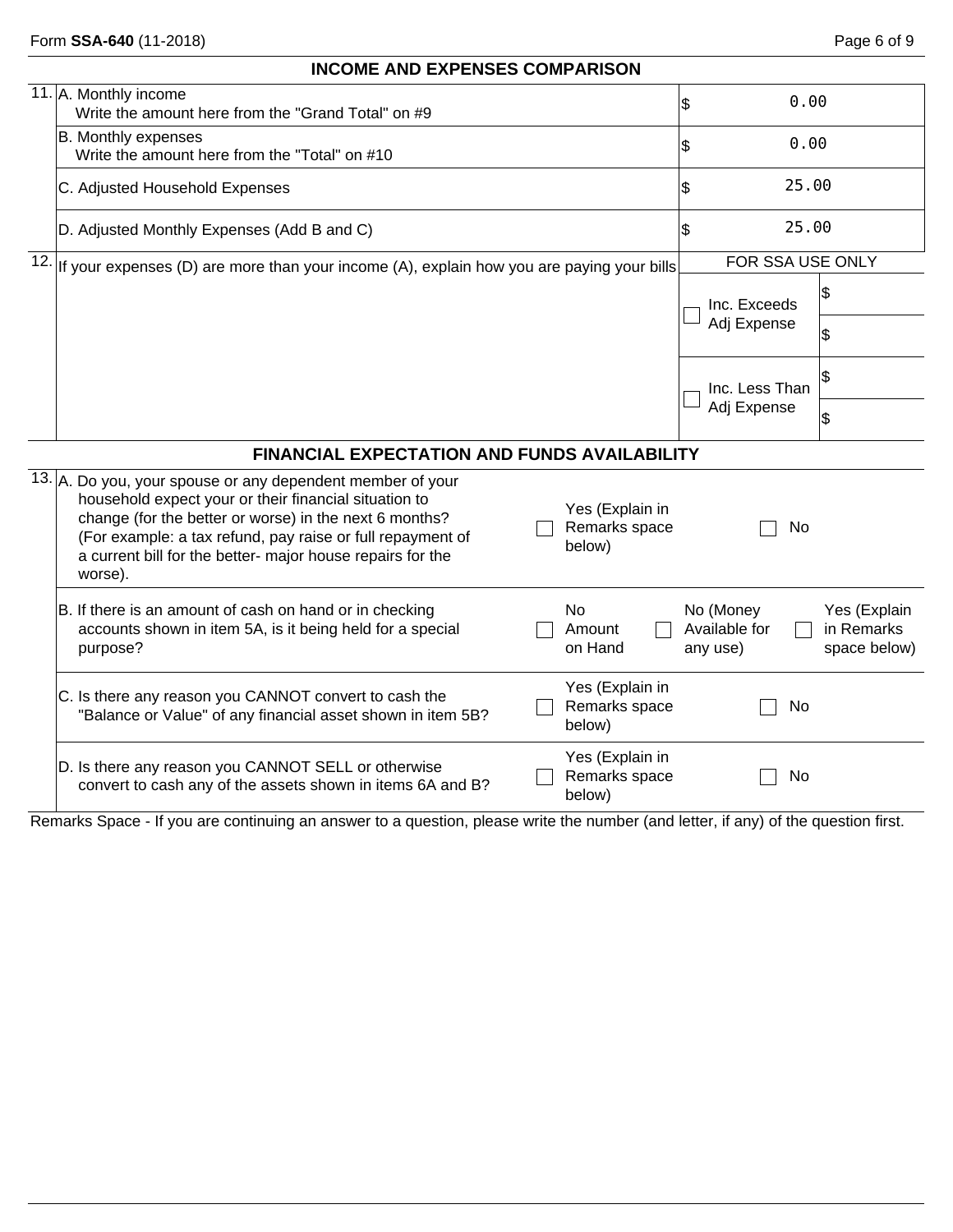## **PENALTY CLAUSE, CERTIFICATION, AND PRIVACY ACT STATEMENT**

I declare under penalty of perjury that I have examined all the information on this form, and on any accompanying statements or forms, and it is true and correct to the best of my knowledge. I understand that anyone who knowingly gives a false statement about a material fact in this information, or causes someone else to do so, commits a crime and may be subject to a fine or imprisonment.

| <b>SIGNATURE OF PERSON OWING CMP</b>                                                                                         |                |                                                                         |  |  |
|------------------------------------------------------------------------------------------------------------------------------|----------------|-------------------------------------------------------------------------|--|--|
| Printed Name (First name, middle initial, last name)                                                                         | (Write in ink) | Date (MM/DD/YYYY)                                                       |  |  |
| Signature                                                                                                                    |                | Home Telephone Number (include area code)                               |  |  |
| Mailing Address (Number and street, Apt. No., P.O. Box, or Rural Route)                                                      |                | Work Telephone Number if we may call you at<br>work (include area code) |  |  |
| City and State                                                                                                               | ZIP Code       | Enter name of County (if any) in which you now<br>llive                 |  |  |
| Witnesses are required ONLY if this statement has been signed by mark (X) above. If signed by mark (X), two witnesses to the |                |                                                                         |  |  |

signing who know the individual must sign below, giving their full addresses.

| Signature of Witness                                   | Signature of Witness                                   |
|--------------------------------------------------------|--------------------------------------------------------|
| Address (Number and street, City, State, and ZIP Code) | Address (Number and street, City, State, and ZIP Code) |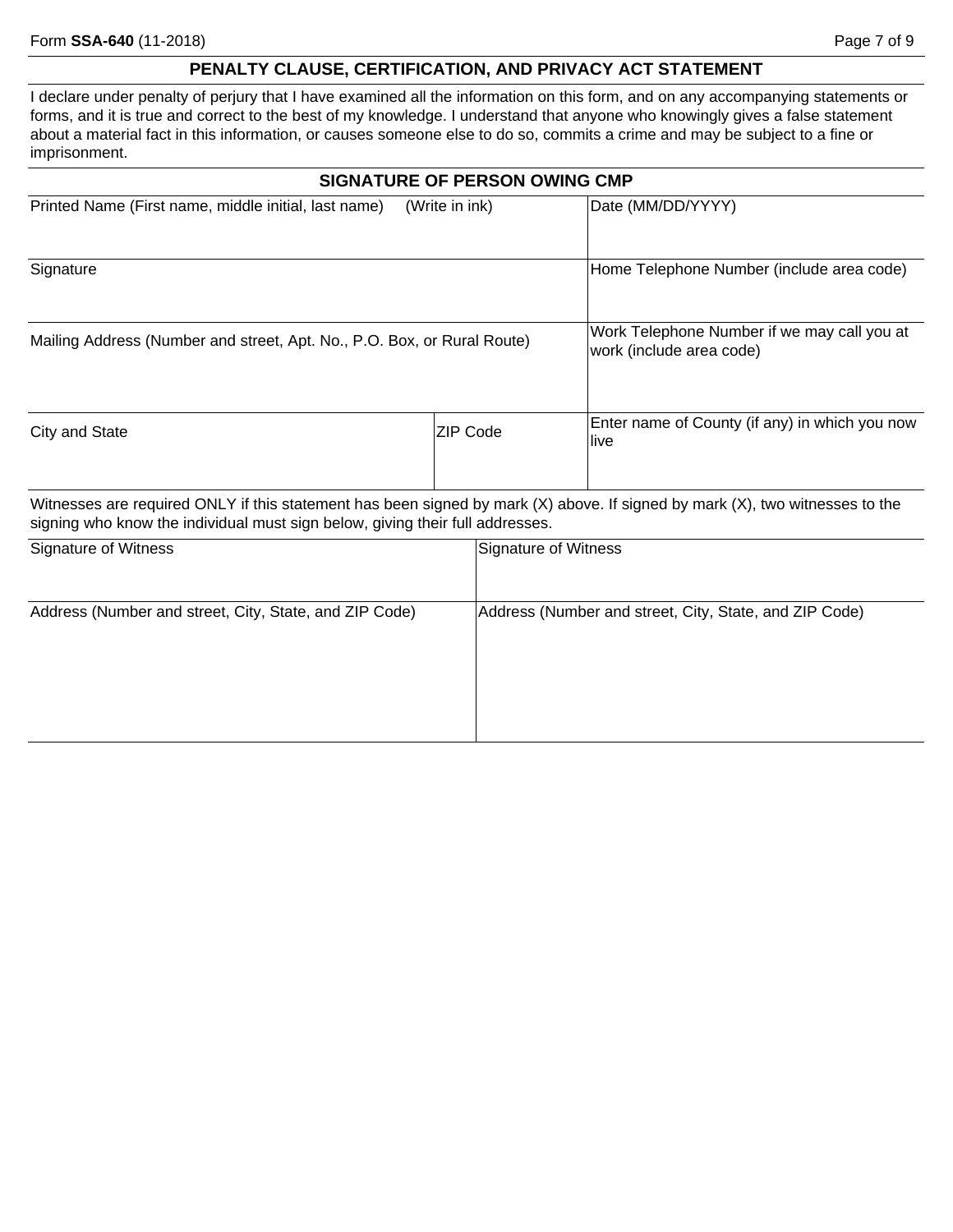## **Privacy Act Statement**

## Collection and Use of Personal Information

Sections 204 (a) and 1129, of the Social Security Act, as amended, and the Inspector General Act of 1978, as amended, allow us to collect this information. Furnishing us this information is voluntary. However, failing to provide all or part of the information may prevent an accurate and timely decision on your request.

We will use the information to make a determination regarding the payment of your Civil Monetary Penalty debt. We may also share your information for the following purposes, called routine uses:

- To third party contacts such as private collection agencies and credit reporting agencies under contract with Social Security Administration (SSA) and other agencies, including the Veterans Administration, the Armed Forces, the Department of the Treasury, and State motor vehicle agencies, for the purpose of their assisting SSA in recovering program debt; and
- To third party contacts where the party contacted may have information needed to establish or verify information relevant and necessary to a civil or administrative investigation by the Office of Inspector General (OIG) or in preparation for proceedings pursuant to section 1128A of the Social Security Act, and "Civil Money Penalties."

In addition, we may share this information in accordance with the Privacy Act and other Federal laws. For example, where authorized, we may use and disclose this information in computer matching programs, in which our records are compared with other records to establish or verify a person's eligibility for Federal benefit programs and for repayment of incorrect or delinquent debts under these programs.

A list of additional routine uses is available in our Privacy Act System of Records Notices (SORN) 60-0094, entitled Recovery of Overpayments, Accounting and Reporting/Debt Management System as published in the Federal Register (FR) on August 23, 2005, at 70 FR 49354 and the SSA, OIG's SORN OIG-002, entitled Civil and Administrative Investigative Files of the Inspector General, SSA/OIG, as published in the FR on April 19, 1995, at 60 FR 19619 (duplicating and incorporating by reference Health and Human Resources (HHS) system of records number 09-90-0100, entitled Civil and Administrative Investigative Files of the Inspector General, HHS/OS/OIG, as published in the FR on September 30, 1982, at 47 FR 43190). Additional information, and a full listing of all of our SORNs, is available on our website at www.ssa.gov/privacy.

## Paperwork Reduction Act Statement

This information collection meets the requirements of 44 U.S.C. § 3507, as amended by section 2 of the Paperwork Reduction Act of 1995. You do not need to answer these questions unless we display a valid Office of Management and Budget control number. We estimate that it will take about 2 hours to read the instructions, gather the facts, and answer the questions. **SEND OR BRING THE COMPLETED FORM TO YOUR LOCAL SOCIAL SECURITY OFFICE. You can find your local Social Security office through SSA's website at** www.socialsecurity.gov**. Offices are also listed under U. S. Government agencies in your telephone directory or you may call Social Security at 1-800-772-1213 (TTY 1-800-325-0778).** *You may send comments on our time estimate above to*: *SSA*, *6401 Security Blvd, Baltimore, MD 21235-6401. Send only comments relating to our time estimate to this address, not the completed form.*